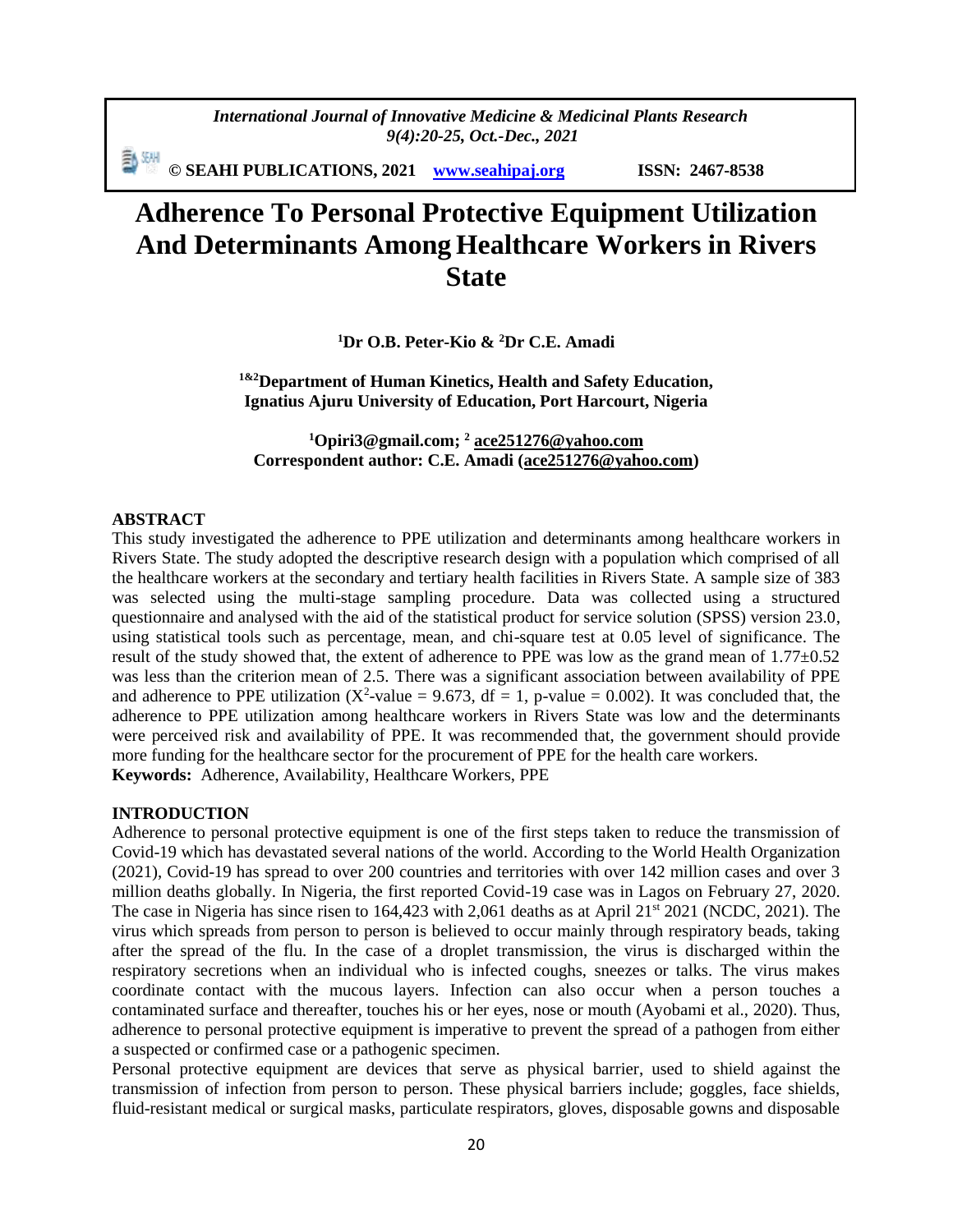coveralls. Other PPE include water-proof or heavy-duty aprons, waterproof boots and hoods or head covers in combination with other infection preventive measures (Ejeh et al., 2020). However, adherence to PPE entails not only using them but with the right procedure such as donning and doffing. Hesaraki et al. (2020) stated that, the donning and doffing procedure entails putting on of the PPE and removing it appropriately in such a way that is not hazardous. Yet, several factors influence the use of PPE such as availability of PPE, knowledge and perceived risk of COVID-19.

Perceived risk is the perception about the threat of a disease. Perceived risk of covid-19 among healthcare workers can influence how often and consistent they use PPEs. When healthcare workers feel that they are at high risk of being exposed and contracting the Covid-19 virus, they will be encouraged to consistently use the equipment (Savoia et al., 2020), especially when it is made available. According to Barranco and Ventura (2020), the situation where they require PPE for a medical procedure or examination and they are not available, HCWs may be forced to conduct the medical procedure without proper PPE. On the other hand, some may not also adhere if they are not knowledgeable about it. Hossain et al. (2020) reported from their study that, this recommended procedure was practiced but to some extent. Thus, Savoia et al. (2020) noted that, healthcare workers need to be regularly updated on the importance and need to use PPE regularly. When this is done, they will be abreast of the consequences of not using PPE.

Health workers are all paid and unpaid individuals working in the healthcare settings who have the potential of being exposed to patients directly or indirectly and their infectious materials. They are the soldiers at the war front of the fight against the Coronavirus disease which has infected over 142 million people all over the world (WHO, 2021). One of the cardinal principles of hospital and healthcare is that it should cause no harm to the patient or to the healthcare worker. However, for many healthcare workers in the spotlight of the Covid-19 pandemic, the outcome is different. Health workers are at risk of being infected with the virus directly when rendering healthcare or indirectly when testing the specimens of patients (Itodo et al., 2020). The World Health Organization (2020) estimated that approximately 14% of Covid-19 cases reported to WHO are identified as occurring in health workers. In Rivers State, observation showed gaps in the use of PPE despite the fact that Covid-19 is a pandemic and presently are managed symptomatically. This study thus sought to investigate the adherence to PPE utilization and determinants among healthcare workers in Rivers State.

## **Research Questions**

The following research questions were formulated to guide the study;

- 1. What is the extent of adherence to PPE utilization among healthcare workers in Rivers State?
- 2. What is the extent to which perceived risk of COVID 19 determine the adherence to PPE utilization among healthcare workers in Rivers State?
- 3. What extent is availability of PPE a determinant of adherence to PPE utilization among healthcare workers in Rivers State?
- 4. What extent is knowledge of the benefit of PPE utilization a determinant to adherence to PPE utilization among healthcare workers in Rivers State?

## **Hypotheses**

The following null hypotheses are to guide the study, and were tested at 0.5 level of significance

**Ho1**: There is no significant association between perceived risk of Covid-19 and adherence to PPE utilization among healthcare workers in Rivers State.

**Ho2**: There is no significant association between availability of PPE and adherence to PPE utilization among healthcare workers in Rivers State.

**Ho3**: There is no significant association between knowledge of the benefit of PPE utilization and adherence to PPE utilization among healthcare workers in Rivers State.

## **METHODOLOGY**

This study adopted the descriptive research design. Nwankwo (2016) stated that the descriptive survey research design involves collection of data to describe certain features as they exist at a particular time, through a sample that represents a particular population. The study population comprised of 2,696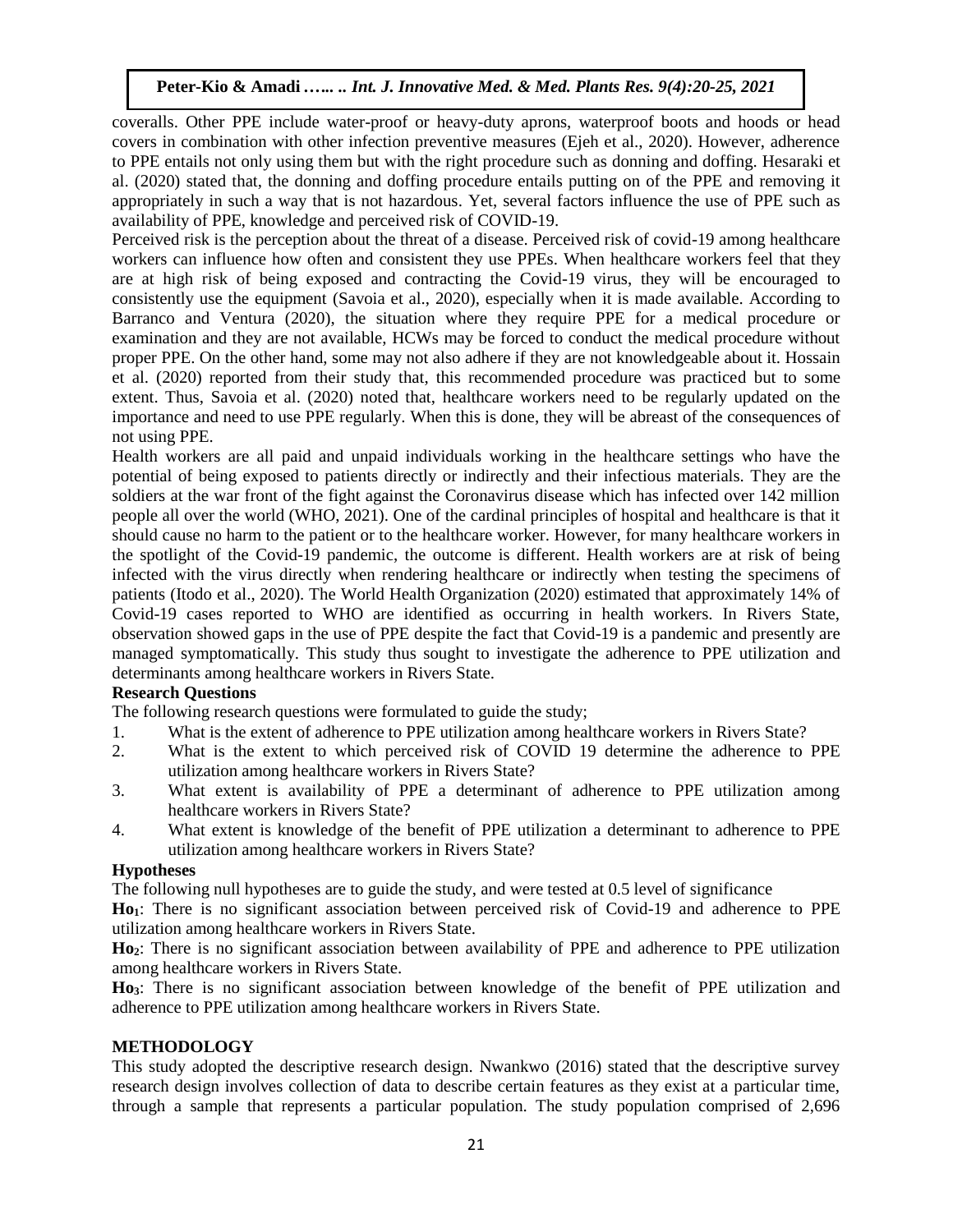healthcare workers in secondary and tertiary health facilities in Rivers State which included eight hundred and fifty-nine (859) doctors, one thousand one hundred one hundred and ninety (1,190) nurses, sixty four (64) pharmacists, fifty three (53) Pharmacy Technician, three hundred and fifty two (352) Laboratory Scientist, fifty two (52) Laboratory Technicians, one hundred and three (103) social workers and twenty three (23) drivers. A sample size of 383 was determined using the Taro Yamane formula:  $n = N/1+N(e)^2$ . A multi-staged sampling procedure was adopted for the study. The procedure involved four stages. Firstly, the stratified sampling technique was used to group the State into three strata based on Rivers senatorial districts; Rivers East, Rivers Southeast and Rivers West; secondly, a simple random sampling method using balloting was used to select three health facilities from each of the Senatorial district. The third stage involved the determination of number of participants. A proportionate sampling technique was used to select the number of participants to sample in each facility selected while the fourth stage involved the selection of participants using the simple random sampling technique.

The instrument for data collection was a semi-structured and validated questionnaire title: Adherence to COVID-19 PPE Utilization Questionnaire (ACPPUQ). The instrument has a reliability coefficient of 0.61 and was administered to the respondents directly by the researcher. The aim of the study and methods to be adopted were clearly explained to the respondents before the administration of the instrument. Questions asked about the study were answered. The researcher sought the consent of the respondents before delivering the questionnaire which were retrieved later after completion of the filling. Data collected was analyzed with the aid of the Statistical Product for Service Solution (SPSS V-25). Statistical tools such as percentage, mean and Chi-square at 0.05 level of significance were used.

## **RESULTS**

The results of the study are presented below:

| Table 1: Level of adherence to PPE utilization among healthcare workers in Rivers State |                                       |       |  |  |  |  |  |  |
|-----------------------------------------------------------------------------------------|---------------------------------------|-------|--|--|--|--|--|--|
| Adherence                                                                               | <b>Frequency</b><br><b>Percentage</b> |       |  |  |  |  |  |  |
| Poor                                                                                    | 263                                   | 73.9  |  |  |  |  |  |  |
| Good                                                                                    | 93                                    | 26.1  |  |  |  |  |  |  |
| <b>Total</b>                                                                            | 356                                   | 100.0 |  |  |  |  |  |  |

Table 1 showed the level of adherence to PPE utilization among healthcare workers in Rivers State. The result showed that, close to 263(73.9%) had poor level of adherence while 93(26.1%) had good level of adherence to PPE. Thus, the level of adherence to PPE utilization among healthcare workers in Rivers State was low.

**Table 2: Availability of PPE for healthcare workers in Rivers State**

| <b>SN</b> | <b>Items</b>                                        | <b>Always</b> | <b>Most times</b> | <b>Sometimes</b> | Rarely    | <b>Never</b> |
|-----------|-----------------------------------------------------|---------------|-------------------|------------------|-----------|--------------|
|           | Hand gloves are always available                    | 199(55.9)     | 10(2.8)           | 142(39.9)        | 0(0.0)    | 5(1.4)       |
| 2         | Availability of N95 mask                            | 39(11.0)      | 19(5.3)           | 199(55.9)        | 93(26.1)  | 6(1.7)       |
| 3         | Disposable gowns are available                      | 25(7.0)       | 27(7.6)           | 79(22.2)         | 220(61.8) | 5(1.4)       |
| 4         | Disposable surgical masks are                       | 23(6.5)       | 19(5.3)           | 89(25.0)         | 218(61.2) | 7(2.0)       |
|           | available to me                                     |               |                   |                  |           |              |
| 5         | sufficient<br>and<br>adequate<br>Have<br><b>PPE</b> | 22(6.2)       | 8(2.2)            | 53(14.9)         | 261(73.3) | 12(3.4)      |
|           | <b>Overall</b>                                      | 58(16.3)      | 17(4.8)           | 112(31.5)        | 7(2.0)    | 158(44.4)    |

Table 2 showed the availability of PPE to healthcare workers in Rivers State. The result showed that, overall, a greater proportion (44.4%) of the respondents indicated that PPE were never made available for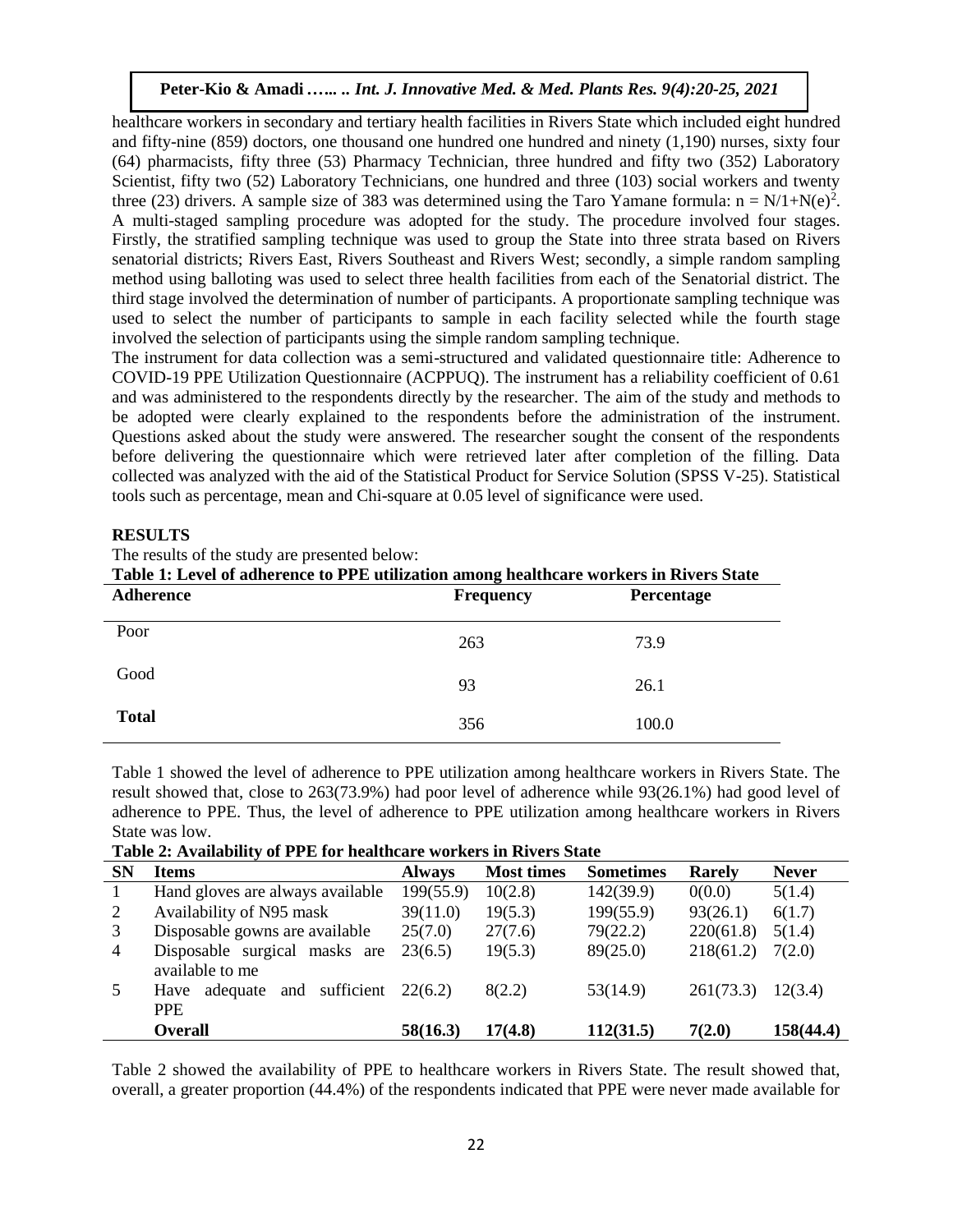them, 31.5% indicated sometimes, 16.3% always, 4.8% most times and 2.0% rarely. Thus, the extent to which PPE were made available for the healthcare workers was poor.

**Table 3: Chi-square test of significant association between availability of PPE and adherence to PPE utilization among healthcare workers**

| <b>Availability</b> | <b>Adherence</b> |           | <b>Total</b> | Df | $X^2$ -value | p-value | <b>Decision</b> |
|---------------------|------------------|-----------|--------------|----|--------------|---------|-----------------|
|                     | Good             | Poor      | $F(\%)$      |    |              |         |                 |
|                     | $F(\%)$          | $F(\%)$   |              |    |              |         |                 |
| High                | 28(31.1)         | 62(68.9)  | 90(100)      |    | 1.55         | $0.02*$ | Rejected        |
| Low                 | 65(24.4)         | 201(75.6) | 266(100)     |    |              |         |                 |
| Total               | 93(26.1)         | 263(73.9) | 356(100)     |    |              |         |                 |
| $\sim$<br>$\sim$    |                  |           |              |    |              |         |                 |

#### **\*Significant**

Table 3 showed the chi-square test of significant association between availability of PPE and adherence to PPE utilization among healthcare workers. The result showed that there was a significant association between availability of PPE and adherence to PPE utilization ( $X^2$ -value = 1.55, df = 1, p < 0.05). Thus, the null hypothesis which stated that there is no significant association between availability of PPE and adherence to PPE utilization among healthcare workers in Rivers State was rejected.

| Table 4: Chi-square test of significant association between perceived risk of Covid-19 and |  |  |  |  |  |
|--------------------------------------------------------------------------------------------|--|--|--|--|--|
| adherence to PPE utilization among healthcare workers                                      |  |  |  |  |  |

| <b>Perceived</b> | Adherence |          | <b>Total</b> | Df | $X^2$ -value | p-value | <b>Decision</b> |
|------------------|-----------|----------|--------------|----|--------------|---------|-----------------|
| risk             | Poor      | Good     | $F(\%)$      |    |              |         |                 |
|                  | $F(\% )$  | $F(\%)$  |              |    |              |         |                 |
| Low              | 65(73.9)  | 23(26.1) | 88(100)      |    | 0.00         | 0.99    | <b>Not</b>      |
| High             | 198(73.9) | 70(26.1) | 268(100)     |    |              |         | rejected        |
| Total            | 263(73.9) | 93(26.1) | 356(100)     |    |              |         |                 |

#### **Not significant**

Table 4 showed the chi-square test of significant association between perceived risk of Covid-19 and adherence to PPE utilization among healthcare workers. The result showed that there was no significant association between perceived risk of Covid-19 and adherence to PPE utilization ( $X^2$ -value = 0.00, df = 1, p-value>0.05). Thus, the null hypothesis which stated that there is no significant association between perceived risk of Covid-19 and adherence to PPE utilization among healthcare workers in Rivers State was not rejected.

| Table 5: Chi-square test of significant association between knowledge of the benefit of PPE |  |  |  |  |  |
|---------------------------------------------------------------------------------------------|--|--|--|--|--|
| utilization and adherence to PPE utilization among healthcare workers                       |  |  |  |  |  |

| Knowledge | Adherence |          | <b>Total</b> | ັ<br>Df | $X^2$ -value | p-value | <b>Decision</b> |
|-----------|-----------|----------|--------------|---------|--------------|---------|-----------------|
|           | Good      | Poor     | $F(\%)$      |         |              |         |                 |
|           | $F(\%)$   | $F(\%)$  |              |         |              |         |                 |
| Poor      | 14(66.7)  | 7(33.3)  | 21(100)      |         | 0.60         | 0.44    | <b>Not</b>      |
| Good      | 249(74.3) | 86(25.7) | 335(100)     |         |              |         | Rejected        |
| Total     | 263(73.9) | 93(26.1) | 356(100)     |         |              |         |                 |

## **Not significant**

Table 5 showed the chi-square test of significant association between knowledge of the benefit of PPE utilization and adherence to PPE utilization among healthcare workers. The result showed that there was no significant association between knowledge of the benefit of PPE utilization and adherence to PPE utilization ( $X^2$ -value = 0.60, df = 1, p-value>0.05). Thus, the null hypothesis which stated that there is no significant association between knowledge of the benefit of PPE utilization and adherence to PPE utilization among healthcare workers in Rivers State was not rejected.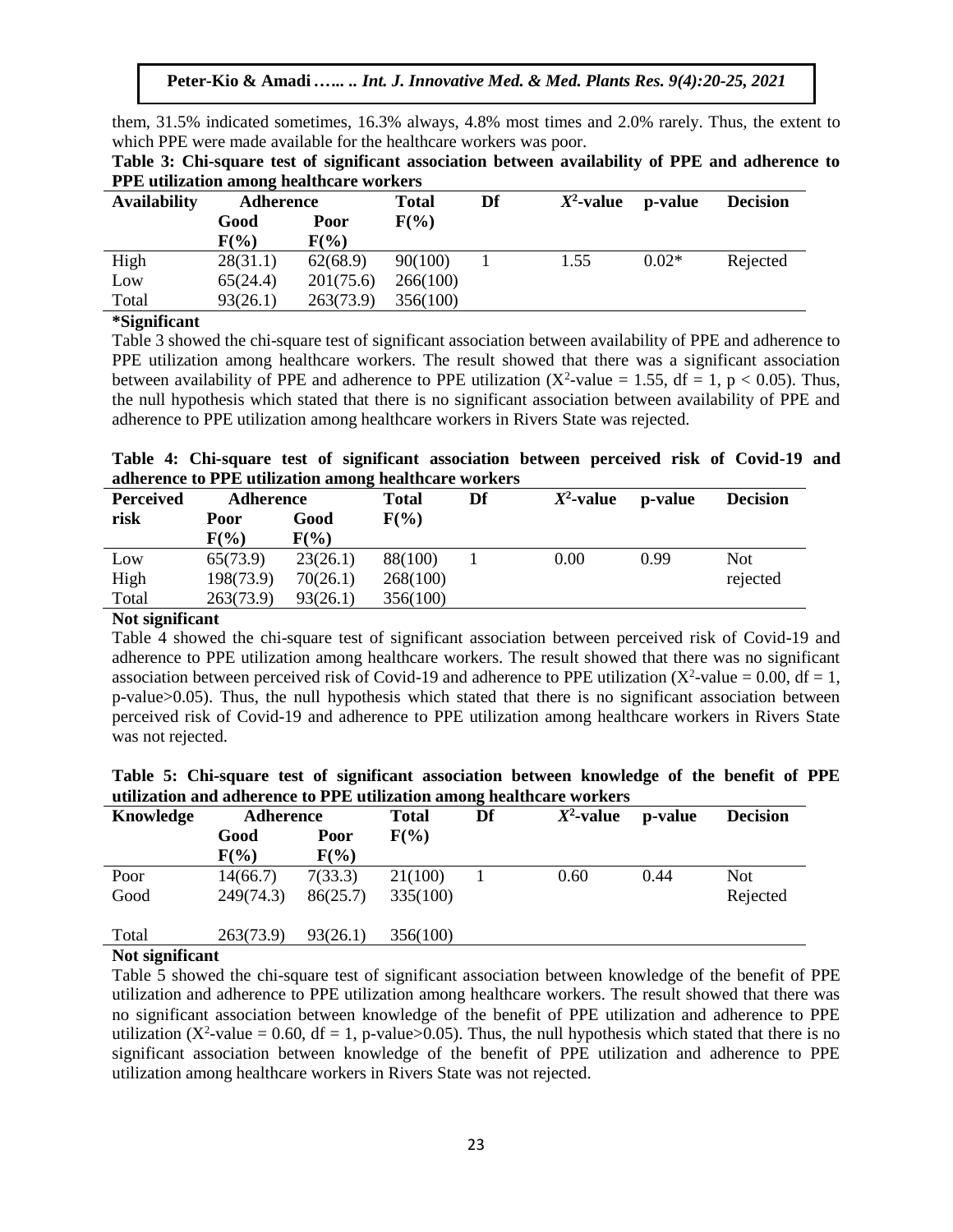#### **DISCUSSION OF FINDINGS**

The finding of this study in Table 1 revealed that, the extent of adherence to PPE was low. This finding could be explained by the fact that, the respondents had negative perception about the risk of disease, so they may feel its non-essential and inconveniencing to put on PPE all the time. The finding of this study is in line with that of Kim et al. (2020) whose study investigated the adherence to personal protective equipment in exposed healthcare workers and COVID-19 illness, severity, symptoms and duration in six countries which showed inadequate adherence to PPE utilization. The similarity between the present study and the previous one might be due to the similarity in the study designs. The finding of this study is at variance with that of Alajmi et al. (2020) whose study on COVID-19 infection among healthcare workers in a national healthcare system showed that, full personal protective equipment (PPE) adherence was 82% at COVID-19-designated facilities. This variation might be due to difference in the sample size and study location. The finding of this study is also not in tandem with that of Alao et al. (2020) whose study on the assessment of health workers' knowledge, beliefs, attitudes, and use of personal protective equipment for prevention of COVID-19 infection in low-resource settings which showed that the respondents had a high level of compliance to COVID-PPE. The finding of this study is also at variance with that of Hossain et al. (2020) whose study on healthcare workers' knowledge, attitude, and practice regarding personal protective equipment for the prevention of COVID-19 showed a good level of adherence to COVID-19 PPE.

The result showed that there was a significant association between availability of PPE and adherence to PPE utilization ( $X^2$ -value = 1.55, df = 1, p<0.002). The finding of this study is in line with that of Kim et al. (2020) whose study investigated the adherence to personal protective equipment in exposed healthcare workers and COVID-19 illness, severity, symptoms and duration in six countries which showed less access and availability to PPE was strongly associated with both increased risk of reporting COVID-19 illness as well as more prolonged and severe disease course in frontline HCWs. The finding of this study is also similar to that of Alajmi et al. (2020) whose study on COVID-19 infection among healthcare workers in a national healthcare system showed that, full personal protective equipment (PPE) adherence was 82% at COVID-19-designated facilities which was made possible due to availability of PPE. The similarity between the present study and the previous one might be due to the similarity in the study designs.

The result showed that there was no significant association between knowledge of the benefit of PPE utilization and adherence to PPE utilization ( $X^2$ -value = 0.60, df = 1, p-value>0.05). The result also showed that the respondents had good knowledge of the benefit of PPE utilization. The finding of this study is in tandem with that of Alao et al. (2020) whose study on the assessment of health workers' knowledge, beliefs, attitudes, and use of personal protective equipment for prevention of COVID-19 infection in low-resource settings which showed that the respondents had good knowledge of PPE and that more have used PPE for protection against the disease. The similarity between the present study and the previous one might be due to the similarity in the study designs.

The result showed that there was no significant association between perceived risk of Covid-19 and adherence to PPE utilization ( $X^2$ -value = 0.00, df = 1, p-value>0.05). The finding of this study is in line with that of Kim et al. (2020) whose study investigated the adherence to personal protective equipment in exposed healthcare workers and COVID-19 illness, severity, symptoms and duration in six countries which showed that perceived risk was strongly associated with both increased risk of reporting COVID-19 illness as well as more prolonged and severe disease course in frontline HCWs. The similarity between the present study and the previous one might be due to the similarity in the study designs. The finding of this study is not in keeping with that of Neuwirth et al. (2020) whose study on the adherence to personal protective equipment use among healthcare workers caring for confirmed COVID-19 and alleged non-COVID-19 patients showed an association between perceived risk and adherence to COVID-19 PPE.